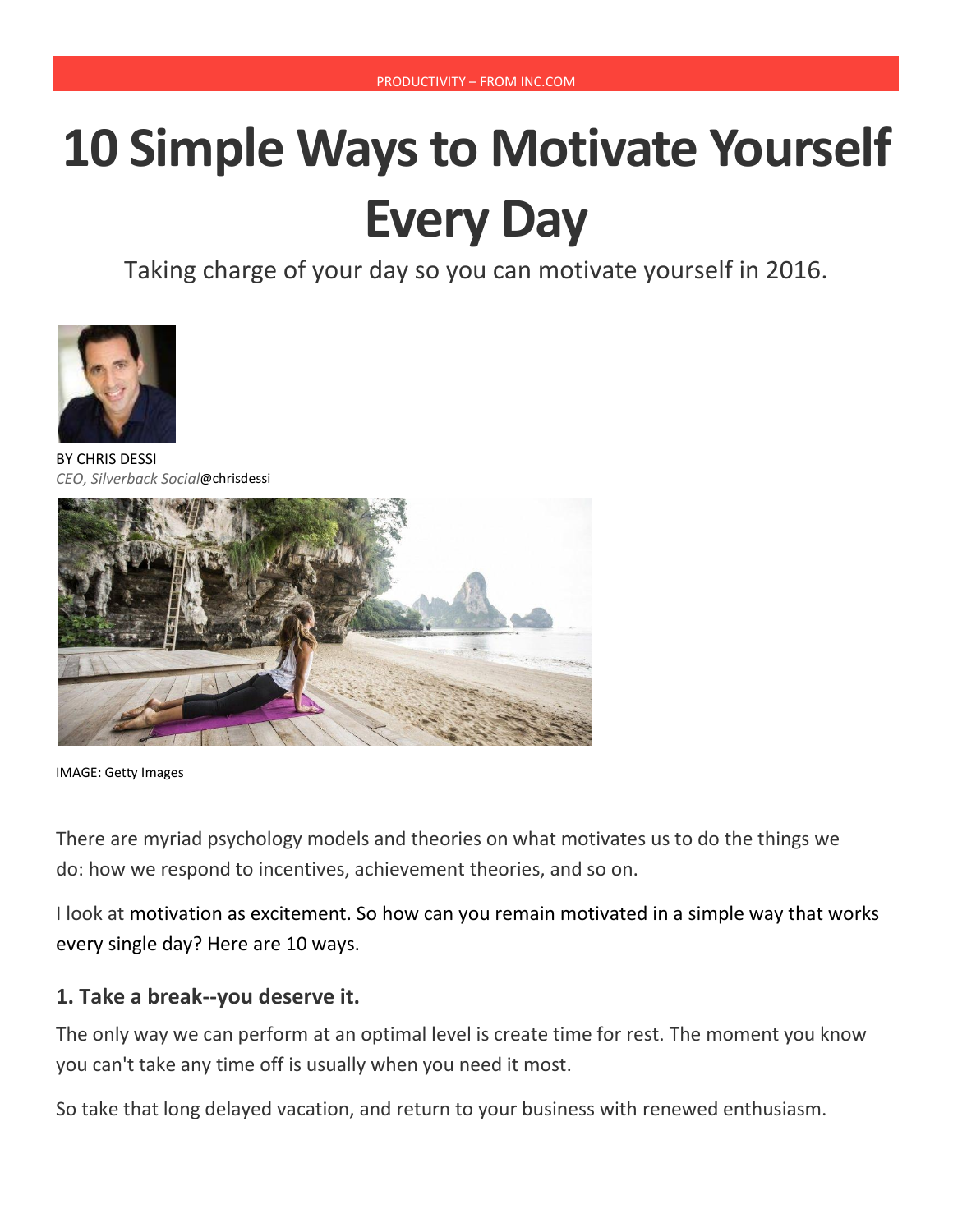### **2. Keep your cards close to your chest.**

Finally running that marathon? Excited about your new diet? Bursting at the seams over your new project? Good. Keep it to yourself.

Announcing your intent to do these feats will backfire. Resist the urge to reap the barrage of Facebook likes, and gushing comments. The positive feedback you receive from your network will trick your brain into thinking you've already accomplished your goal, sabotaging your oncemotivated brain to do said feat.

So keep it to yourself and share the good news once you've already done it.

# **3. Confront death, and define your legacy.**

Death is a powerful motivator. We get bogged down in mindless activities. They make us feel like we're accomplishing things, when in reality we're just spinning in circles.

Knowing that you have finite time on this planet helps sharpen your focus. Everything we do is another step in defining our legacy. This may seem like heady posturing, but both can be powerful motivators.

# **4. Celebrate the little wins, no matter how small.**

Little wins may seem like just that--little.

Celebrating these wins can help to create positive habits. You break the inertia of mediocrity by teaching everyone around you how to win. They get the chance to bask in that emotion.

Vishen Lakhiani, CEO of [Mindvalley,](http://www.mindvalley.com/) has gone so far as implementing what he calls the "awesome bell." Which he rings (you guessed it) anytime something awesome happens.

# **5. Slash your to-do list in half.**

Slashing your aggressive to-do list in half will allow room for success. Knowing that it's realistic for you to complete the list is empowering.

# **6. Be gentle with yourself.**

Stop comparing the accomplishments in your life with those of your neighbor. The story you create in your head will never be as good, and the reality will never be as bad.

There are many people who are smarter than you. The moment you can embrace this notion, you're free. Free to explore. Free to follow what excites you. Free to ignore what they do, or how they do it, and focus on you.